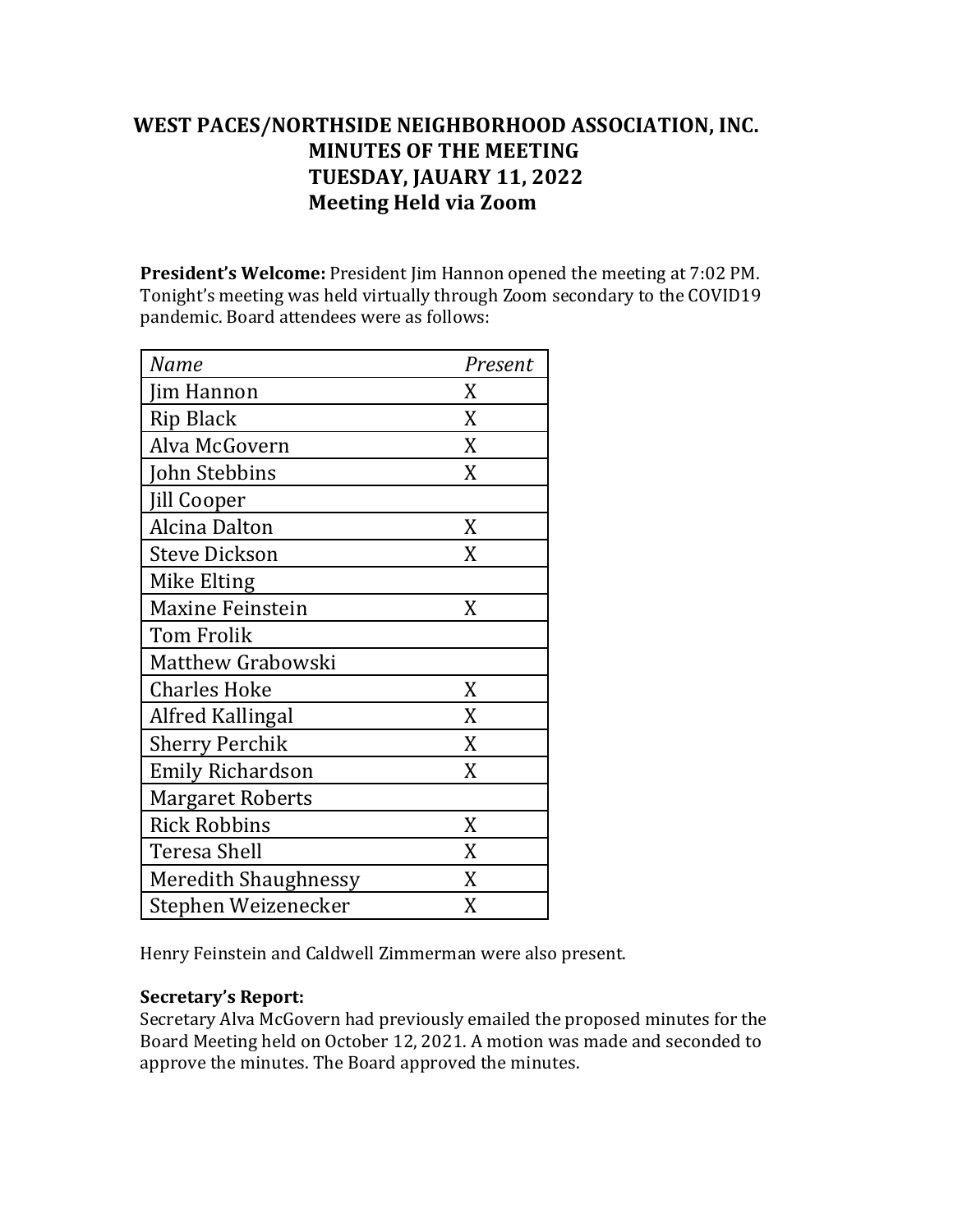# **Treasurer's Report:**

Treasurer John Stebbins had previously emailed the Treasurer's Reports for November and December 2021 to all of the members. Mr. Stebbins reviewed the December YTD results including revenues and expenses, which noted a net positive change in net assets of \$20,552.

Mr., Stebbins also reported the IRS approved the Association's application for reinstatement of tax-exempt status. Our CPA firm is in the process of filing historical returns that have been requested.

Mr. Stebbins asked the Board to confirm its historical practice of allocating \$2,500 to the Beautification Fund. Discussion ensued about seeking additional Board approval for large expenditures greater than \$500. The Board approved unanimously a motion to allocate \$2,500 to the Beautification Fund. President Jim Hannon agreed to discuss the recommended \$500 threshold with Beautification Chair Tom Frolik. Mr. Stebbins next reported on the status of 2021 tax filings that all information for Forms 1099, 1096, and 990-EZ have been delivered to the CPAs such that the necessary forms can be completed and the filings made.

Mr. Stebbins noted that the Annual Registration with the Georgia Secretary of State has been filed for 2022 in order for the Association to maintain its status as a active corporation.

Finally, Mr. Stebbins reviewed the 2022 budget. Revenues were assumed to be flat based off of the number of members in 2021 and Pace Academy's contribution of \$25,000 to the Association for security. Expenses in general were shown to be flat. Focus was drawn to the security patrol line and the number of hours for patrol given the increased pay rate for the officers as approved by the Board in 2021. Alcina Dalton provided some additional detail on the number of hours used in 2021 as well as her efforts to contact the Atlanta Police Foundation regarding additional neighborhood cameras. Mr. Hannon proposed lowering the surplus by adding 10 additional hours of patrol to the budget January through October. Mr. Stebbins agreed to incorporate this adjustment.

A motion was made to approve the treasurer's report and it was seconded. The Board approved the treasurer's report.

## **Security Committee:**

Alcina Dalton, Chair of the Security Committee gave the report. Ms. Dalton has had no response from the Atlanta Police Foundation despite numerous attempts to reach them regarding our request for more police cameras in the neighborhood. Steve Weizenecker offered that he sits on their Board and will assist her in connecting to the appropriate contact.

## **Membership Committee:**

Alfred Kallingal, Chair of the Membership Committee gave the report. Currently there are over 200 paid members and Mr. Kallingal is hopeful to exceed 270 by the end of January. Margaret Roberts has been compiling a new member welcome kit but was not present to report. Meredith Shaughnessy has the 2022 mailbox stickers and will give them to the Block Captains to distribute. Mr. Kallingal has emailed a complete list of paid members to the Board.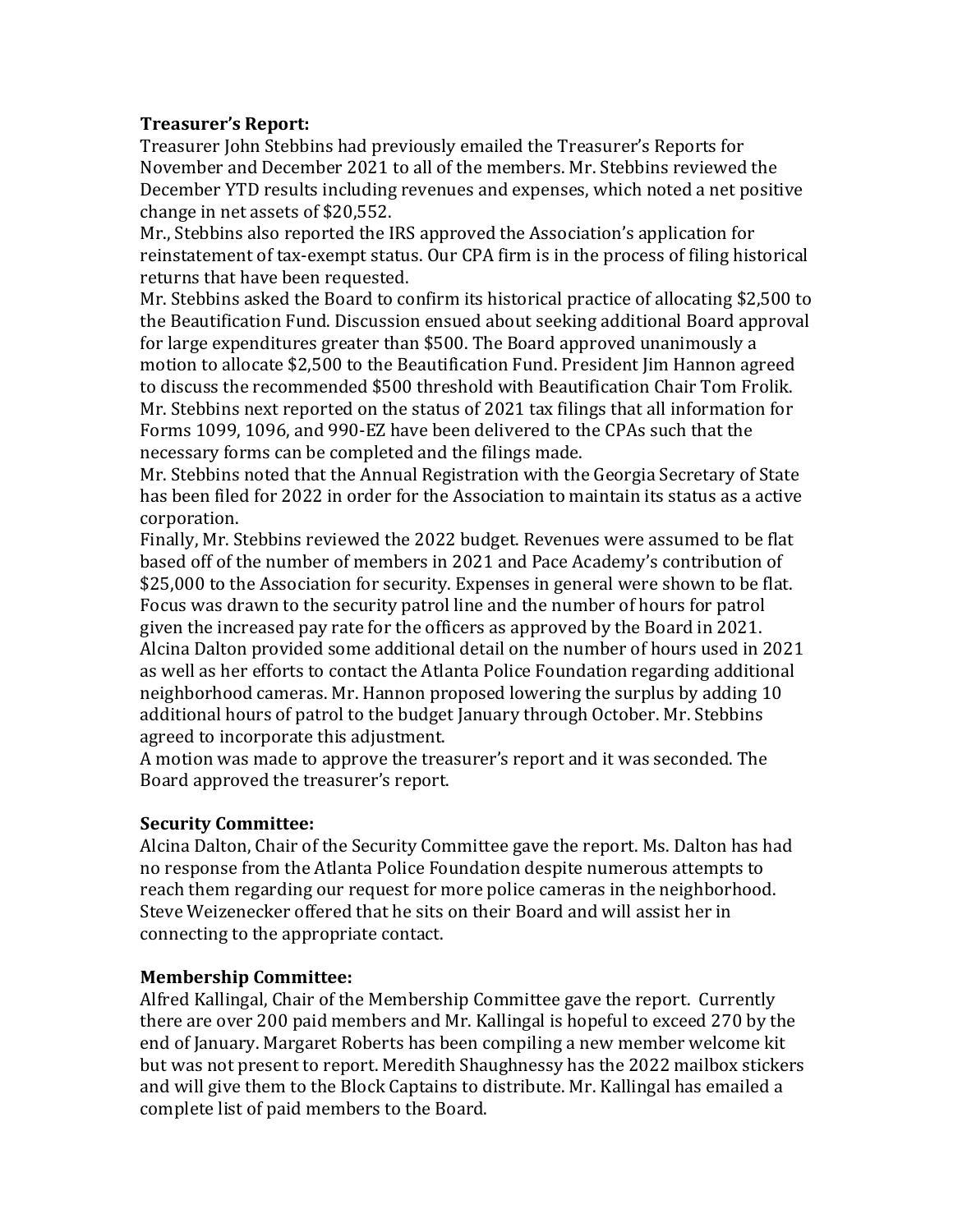## **NRC Committee**

Caldwell Zimmerman gave the report of the NRC meeting held at the New Lower School at Pace Academy in December. As an aside, Mr. Zimmerman mentioned that from his perspective on Pinestream, the water retention system installed during the construction of the Lower School seems to be effective.

Mr. Zimmerman reports that Fred Assaf told the NRC that due to a "higher yield" of students accepted to attend Pace this past fall, this year they are over the 1116 students allowed in the Neighborhood Agreement and in fact have 1148 students, or 32 over the Agreement limit. A discussion ensued as to how the Board should respond. The impact of this excessive number of students on the neighborhood was noted with primary concerns about traffic and 32 extra cars in the morning and in the afternoon particularly on West Paces and Rilman Road. The Board agreed to the following points:

- Pace should formally acknowledge they are not in compliance with the Neighborhood Agreement.
- Pace should formally request to remain at 1148 for this calendar year.
- Pace should formally inform the neighborhood how they expect to come into compliance with the Agreement going forward.
- The board agreed the NRC would meet on a regular basis going forward.
- The NRC should request regular student body count updates beginning after acceptances start coming in, probably by May 1.

President Jim Hannon will write a letter to Pace stating the Board's position regarding their violation of the Agreement.

# **Zoning & Traffic Committee:**

Rip Black gave the Zoning Committee report. Mr. Black reported that Macallan Homes has purchased the Davis property at 660 West Paces Ferry Road as well as the property adjacent at 670 West Paces Ferry Road.

They intend to put in a cul-de-sac with 8 homes. Two of those 8 will face West Paces Ferry Road, offering no setback and gate as in another nearby development. The stream buffer on the back of the property is not affected. The water flow from this development will be captured in the Pace water system and will add to the flow toward Pinestream. It was agreed that the Board can and should raise concerns regarding water flow and the removal of trees. Their development plan will be presented to NPU at the end of the month and then again at the public NPU meeting on February 1. It is expected this plan will be presented to the City Panning Committee on February 16. Mr. Black will request a copy of their hydrology report,

## **Beautification Committee**:

Tom Frolik, Chair of the Beautification Committee was absent at tonight's meeting and there was no report.